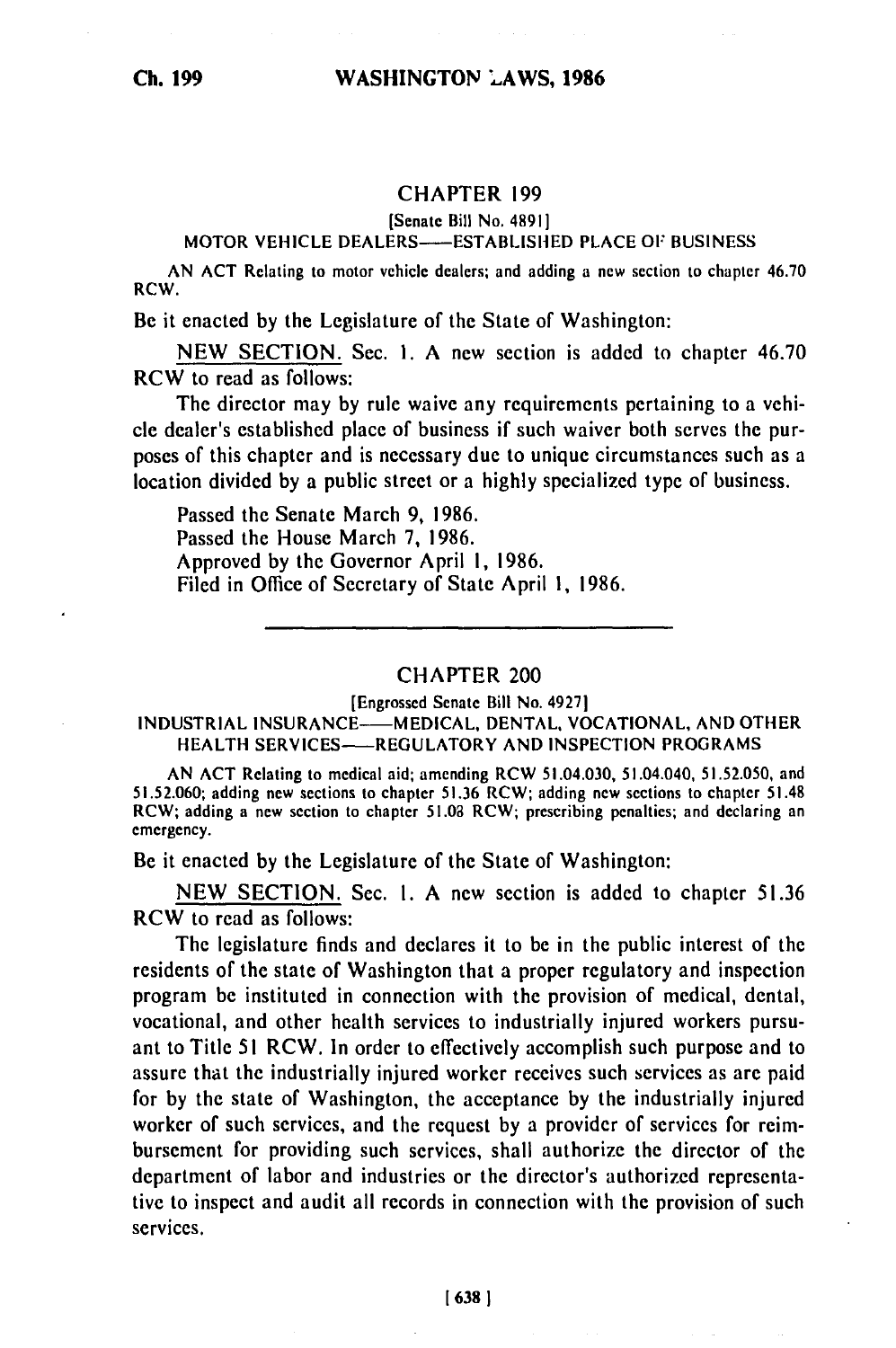NEW SECTION. Sec. 2. **A** new section is added to chapter 51.36 RCW to read as follows:

The director of the department of labor and industries or the director's authorized representative shall have the authority to:

(I) Conduct audits and investigations of providers of medical, dcntal, vocational, and other health services furnished to industrially injured workers pursuant to Title 51 RCW. In the conduct of such audits or investigations, the director or the director's authorized representatives may examine all records, or portions thereof, including patient records, for which services were rendered by a health services provider and reimbursed by the department, notwithstanding the provisions of any other statute which may make or purport to make such records privileged or confidential: PROVIDED, That no original patient records shall be removed from the premises of the health services provider, and that the disclosure of any records or information obtained under authority of this section by the department of labor and industries is prohibited and constitutes a violation of RCW 42.22.040, unless such disclosure is directly connected to the official duties of the department: AND PROVIDED FURTHER, That the disclosure of patient information as required under this section shall not subject any physician or other health services provider to any liability for breach of any confidential relationships between the provider and the patient: AND PROVIDED FURTHER, That the director or the director's authorized representative shall destroy all copies of patient medical records in their possession upon completion of the audit, investigation, or proceedings;

(2) Approve or deny applications to participate as a provider of services furnished to industrially injured workers pursuant to Title 51 RCW; and

(3) Terminate or suspend eligibility to participate as a provider of services furnished to industrially injured workers pursuant to Title **51** RCW.

NEW SECTION. Sec. 3. A new section is added to chapter 51.48 RCW to read as follows:

Any person, firm, corporation, partnership, association, agency, institution, or other legal entity, but not including an industrially injured recipient of health services, that, without intent to violate this chapter, obtains payments under Title 51 RCW to which such person or entity is not entitled, shall be liable for: (1) Any excess payments received; and (2) interest on the amount of excess payments at the rate of one percent each month for the period from the date upon which payment was made to the date upon which repayment is made to the state.

NEW SECTION. Sec. 4. A new section is added to chapter 51.48 RCW to read as follows:

(I) No person, firm, corporation, partnership, association, agency, institution, or other legal entity, but not including an industrially injured recipient of health service, shall, on behalf of himself or others, obtain or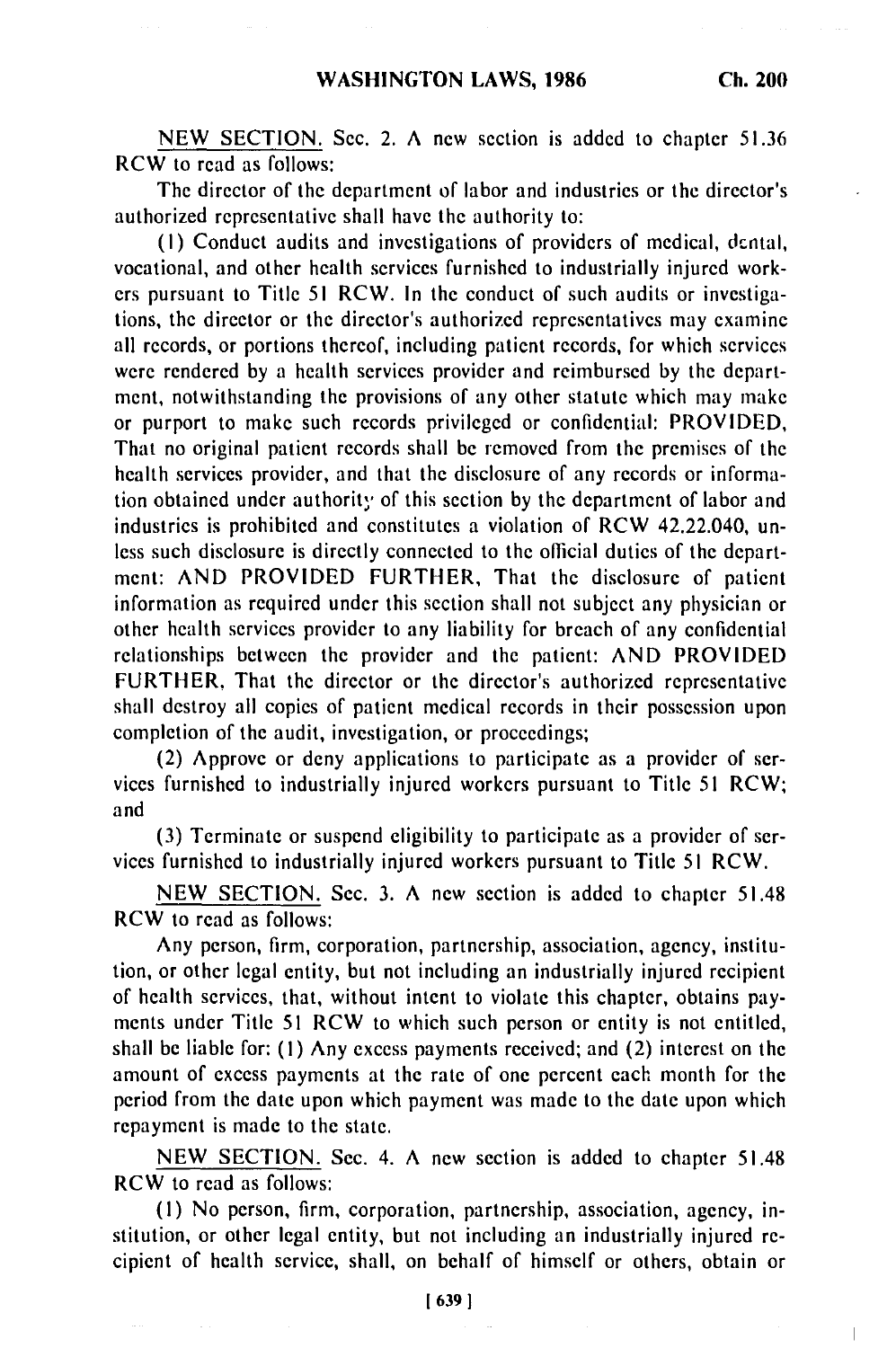**Ch. 200**

attempt to obtain payments under this chapter in a greater amount than that to which entitled by means of:

(a) A wilful false statement;

(b) Wilful misrepresentation, or by concealment of any material facts; or

(c) Other fraudulent scheme or device, including, but not limited to:

(i) Billing for services, drugs, supplies, or equipment that were not furnished, of lower quality, or a substitution or misrepresentation of items billed; or

(ii) Repeated billing for purporlcdly covered items, which were not in fact so covered.

(2) Any person, firm, corporation, partnership, association, agency, institution, or other legal entity knowingly violating any of the provisions of subsection (I) of this section shall be liable for repayment of any excess payments received, plus interest on the amount of the excess benefits or payments at the rate of one percent each month for the period from the date upon which paynent was made to the date upon which repayment is made to the state. Such person or other entity shall further, in addition to any other penalties provided by law, be subject to civil penalties. The director of the department of labor and industries may assess civil penalties in an amount not to exceed the greater of one thousand dollars or three times the amount of such excess benefits or payments: PROVIDED, That these civil penalties shall not appiy to any acts or omissions occurring prior to the effective date of this act.

(3) A criminal action need not be brought against a person, firm, corporation, partnership, association, agency, institution, or other legal entity for that person or entity to be civilly liable under this section.

(4) Civil penalties shall be deposited in the general fund upon their receipt.

NEW SECTION. Sec. 5. A new section is added to chapter 51.48 RCW to read as follows:

Any person, firm, corporation, partnership, association, agency, institution, or other legal entity, that:

**(I)** Knowingly makes or causes to be made any false statement or representation of a material fact in any application for any payment under this title; or

(2) At any time knowingly makes or causes to be made any false statement or representation of a material fact for use in determining rights to such payment, or knowingly falsifies, conceals, or covers up by any trick, scheme, or device a material fact in connection with such application or payment; or

(3) Having knowledge of the occurrence of any event affecting (a) the initial or continued right to any payment, or (b) the initial or continued right to any such payment of any other individual in whose behalf he or she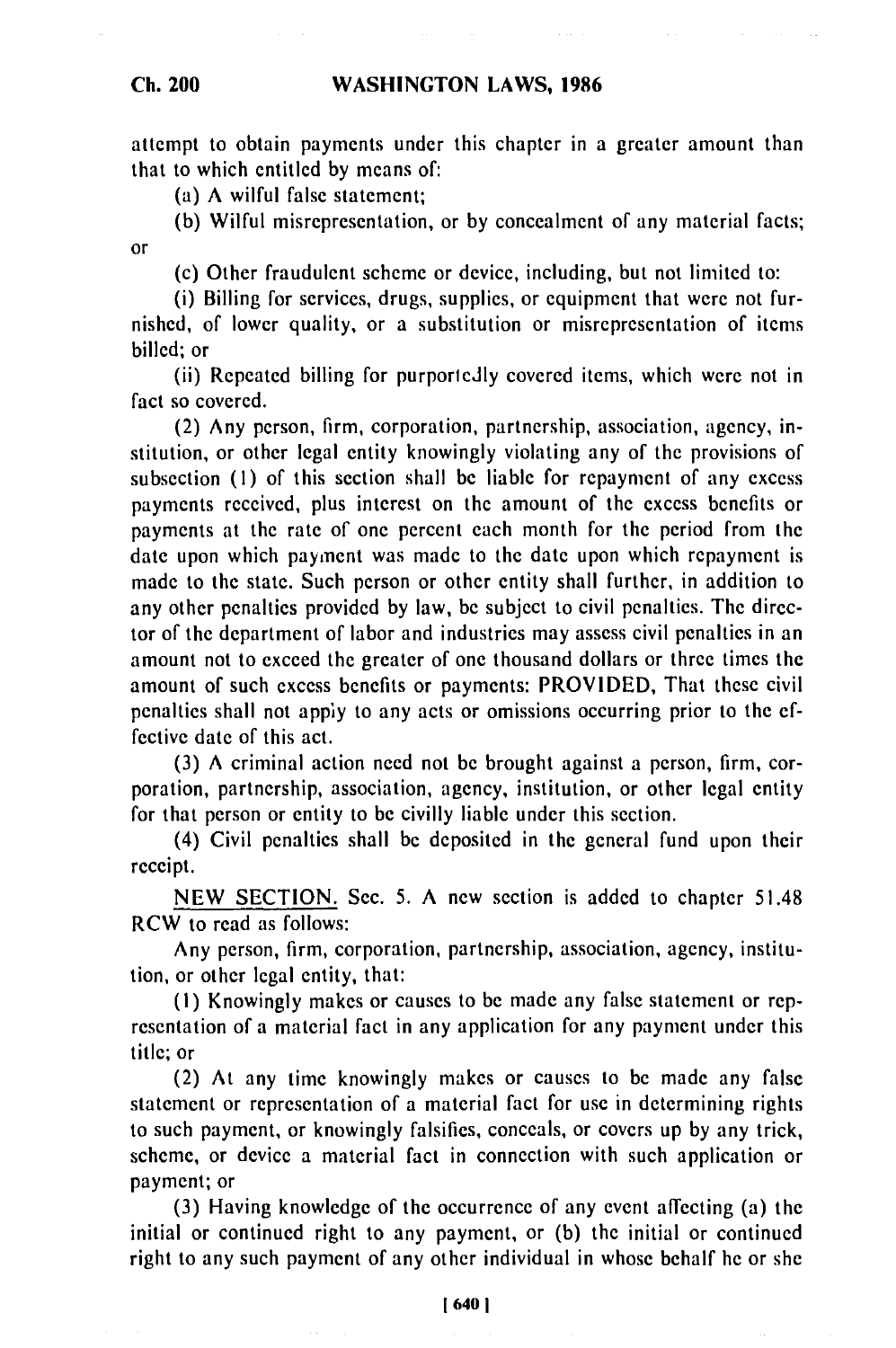has applied for or is receiving such payment, conceals or fails to disclose such event with an intent fraudulently to secure such payment either in a greater amount or quantity than is due or when no such payment is authorized;

shall be guilty of a class C felony: PROVIDED, That the fine, if imposed, shall not be in an amount more than twenty-five thousand dollars, except as authorized by RCW 9A.20.030.

NEW SECTION. Sec. 6. A new section is added to chapter 51.48 RCW to read as follows:

**(1)** Any person, firm, corporation, partnership, association, agency, institution, or other legal entity, that solicits or receives any remuneration (including any kickback, bribe, or rebate) directly or indirectly, overtly or covertly, in cash or in kind:

(a) In return for referring an individual to a person for the furnishing or arranging for the furnishing of any item or service for which payment may be made in whole or in part under this chapter; or

(b) In rcturn for purchasing, leasing, ordering, or arranging for or recommending purchasing, leasing, or ordering any goods, facility, service, or item for which payment may be made in whole or in part under this chapter;

shall be guilty of a class C felony: PROVIDED, That the fine, if imposed, shall not be in an amount more than twenty-five thousand dollars, except as authorized by RCW 9A.20.030.

(2) Any person, firm; corporation, partnership, association, agency, institution, or other legal entity, that offers or pays any remuneration (including any kickback, bribe, or rebate) directly or indirectly, overtly or covertly, in cash or in kind to any person to induce such person:

(a) To refer an individual to a person for the furnishing or arranging for the furnishing of any item or service for which payment may be made, in whole or in part, under this chapter; or

**(b)** To purchase, lease, order, or arrange for or recommend purchasing, leasing, or ordering any goods, facility, service, or item for which payment may be made in whole or in part under this chapter;

shall be guilty of a class C felony: PROVIDED, That the fine, if imposed, shall not be in an amount more than twenty-five thousand dollars, except as authorized by RCW 9A.20.030.

(3) Subsections **(I)** and (2) of this section shall not apply to:

(a) A discount or other reduction in price obtained by a provider of services or other entity under this chapter if the reduction in price is properly disclosed and appropriately reflected in the costs claimed or charges made by the provider or entity under this chapter; and

(b) Any amount paid by an employer to an employee (who has a bona fide employment relationship with such employer) for employment in the provision of covered items or services.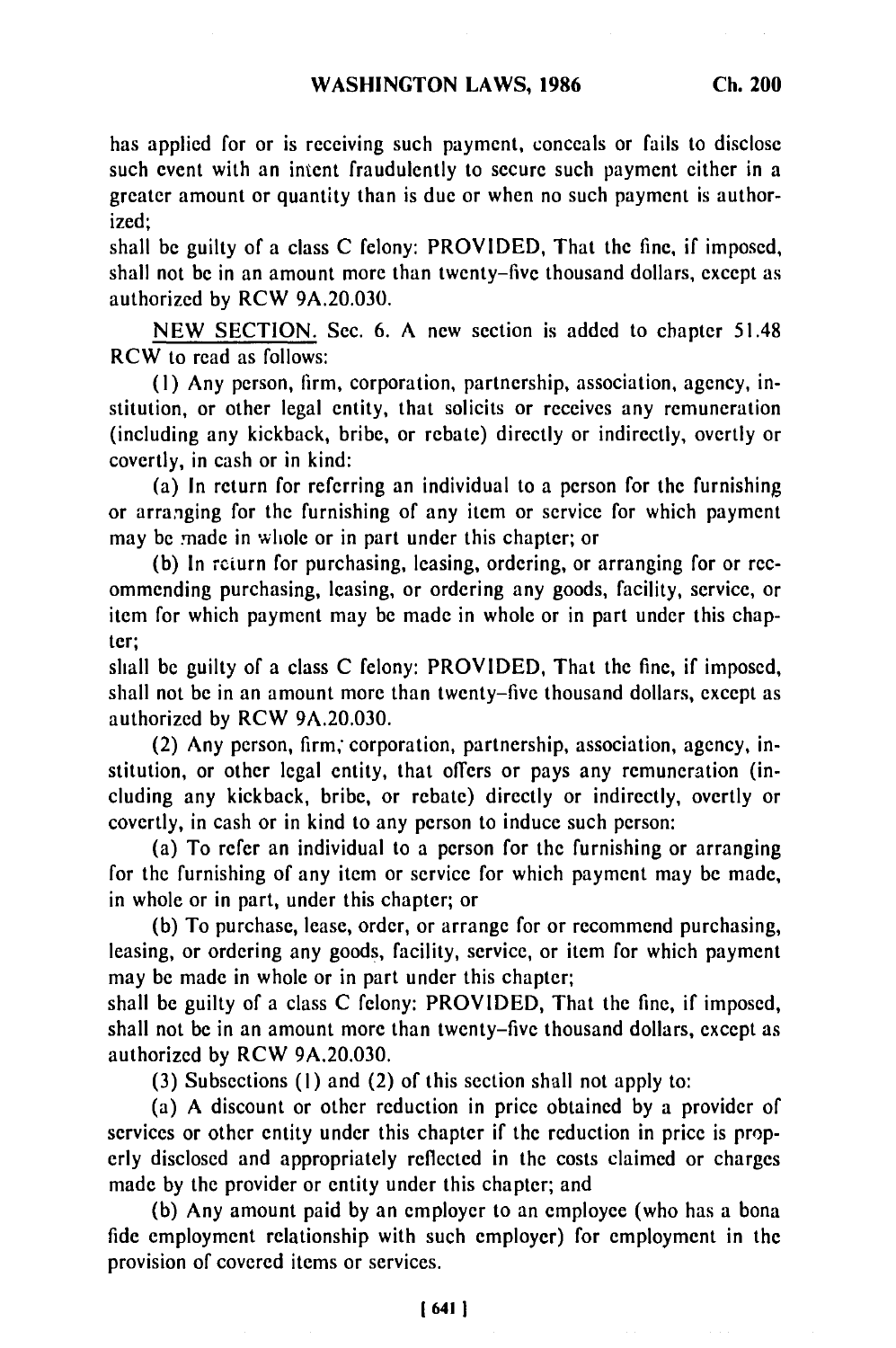(4) Subsections (I) and (2) of this section, if applicable to the conduct involved, shall supersede the criminal provisions of chapter 19.68 RCW, but shall not preclude administrative proceedings authorized by chapter 19.68 RCW.

NEW SECTION. Sec. 7. A new section is added to chapter 51.48 RCW to read as follows:

The director of the department of labor and industries may by rule require that any application, statement, or form filled out by any health services provider under this title shall contain or be verified by a written statement that it is made under the penalties of perjury and such declaration shall be in lieu of any oath otherwise required, and each such paper shall in such event so state. The making or subscribing of any such papers or forms containing any false or misleading information may be prosecuted and punished under chapter 9A.72 RCW.

Sec. 8. Section 1, chapter 14, Laws of 1980 and RCW 51.04.030 are each amended to read as follows:

The director shall, through the division of industrial insurance, supervise the providing of prompt and efficient care and treatment, including care provided by physicians' assistants governed by the provisions of chapters 18.57A and 18.71A RCW, acting under a supervising physician to workers injured during the course of their employment at the least cost consistent with promptness and efficiency, without discrimination or favoritism, and with as great uniformity as the various and diverse surrounding circumstances and locations of industries will permit and to that end shall, from time to time, establish and promulgate and supervise the administration of printed forms, rules, regulations, and practices for the furnishing of such care and treatment: PROVIDED, That, the department may recommend to an injured worker particular health care services and providers where specialized treatment is indicated or where cost effective payment levels or rates are obtained by the department: arid PROVIDED FURTHER, That the department may enter into volume based contracts for services including, but not limited to, durable medical equipment so long as statewide access to quality service is maintained for injured workers.

The director shall make and, from time to time, change as may be, and promulgate a fee bill of the maximum charges to be made by any physician, surgeon, hospital, druggist, physicians' assistants as defined in chapters 18- .57A and 18.71A RCW, acting under a supervising physician or other agency or person rendering services to injured workers. No service covered under this title shall be charged or paid at a rate or rates exceeding those specified in such fee bill, and no contract providing for greater fees shall be valid as to the excess.

The director or self-insurer, as the case may be, shall make a record of the commencement of every disability and the termination thereof and, when bills are rendered for the care and treatment of injured workers, shall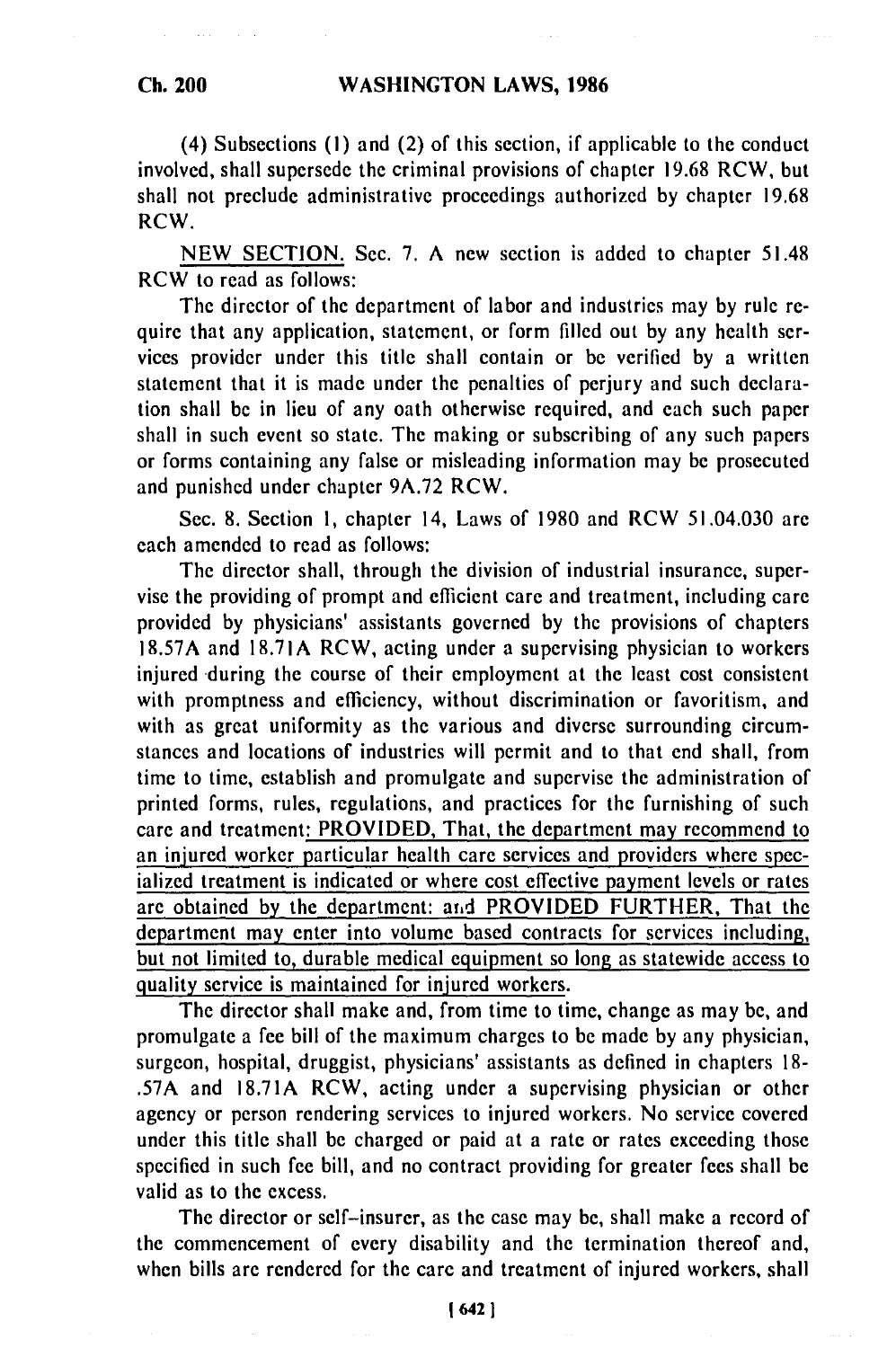approve and pay those which conform to the promulgated rules, regulations, and practices of the director and may reject any bill or item thereof incurred in violation of the principles laid down in this section or the rules and regulations promulgated under it.

Sec. 9. Section 51.04.040, chapter 23, Laws of 1961 as amended by section **1,** chapter 323, Laws of 1977 ex. sess. and RCW 51.04.040 are each amended to read as follows:

The director shall have power to issue subpoenas to enforce the attendance and testimony of witnesses and the production and examination of books, papers, photographs, tapes, and records before the department in connection with any claim made to the department, any billing submitted to the department, or the assessment or collection of premiums. The superior court shall have the power to enforce any such subpoena by proper proceedings.

Sec. 10. Section 51.52.050, chapter 23, Laws of 1961 as last amended by section 9, chapter 315, Laws of 1985 and RCW 51.52.050 are each amended to read as follows:

Whenever the department has made any order, decision, or award, it shall promptly serve the worker, beneficiary, employer, or other person affected thereby, with a copy thereof by mail, which shall be addressed to such person at his or her last known address as shown by the records of the department. The copy, in case the same is a final order, decision, or award, shall bear on the same side of the same page on which is found the amount of the award, a statement, set in black faced type of at least ten point body or size, that such final order, decision, or award shall become final within sixty days from the date the order is communicated to the parties unless a written request for reconsideration is filed with the department of labor and industries, Olympia, or an appeal is filed with the board of industrial insurance appeals, Olympia: PROVIDED, That a department order or decision making demand, whether with or without penalty, for repayment of sums paid to a provider of medical, dental, vocational, or other health services rendered to an industrially injured worker, shall state that such order or decision shall become final within twenty days from the date the order or decision is communicated to the parties unless a written request for reconsideration is filed with the department of labor and industries, Olympia, or an appeal is filed with the board of industrial insurance appeals, Olympia.

Whenever the department has taken any action or made any decision relating to any phase of the administration of this title the worker, beneficiary, employer, or other person aggrieved thereby may request reconsideration of the department, or may appeal to the board. In an appeal before the board, the appellant shall have the burden of proceeding with the evidence to establish a prima facie case for the relief sought in such appeal. Any such person aggrieved by the decision and order of the board may thereafter appeal to the superior court, as prescribed in this chapter.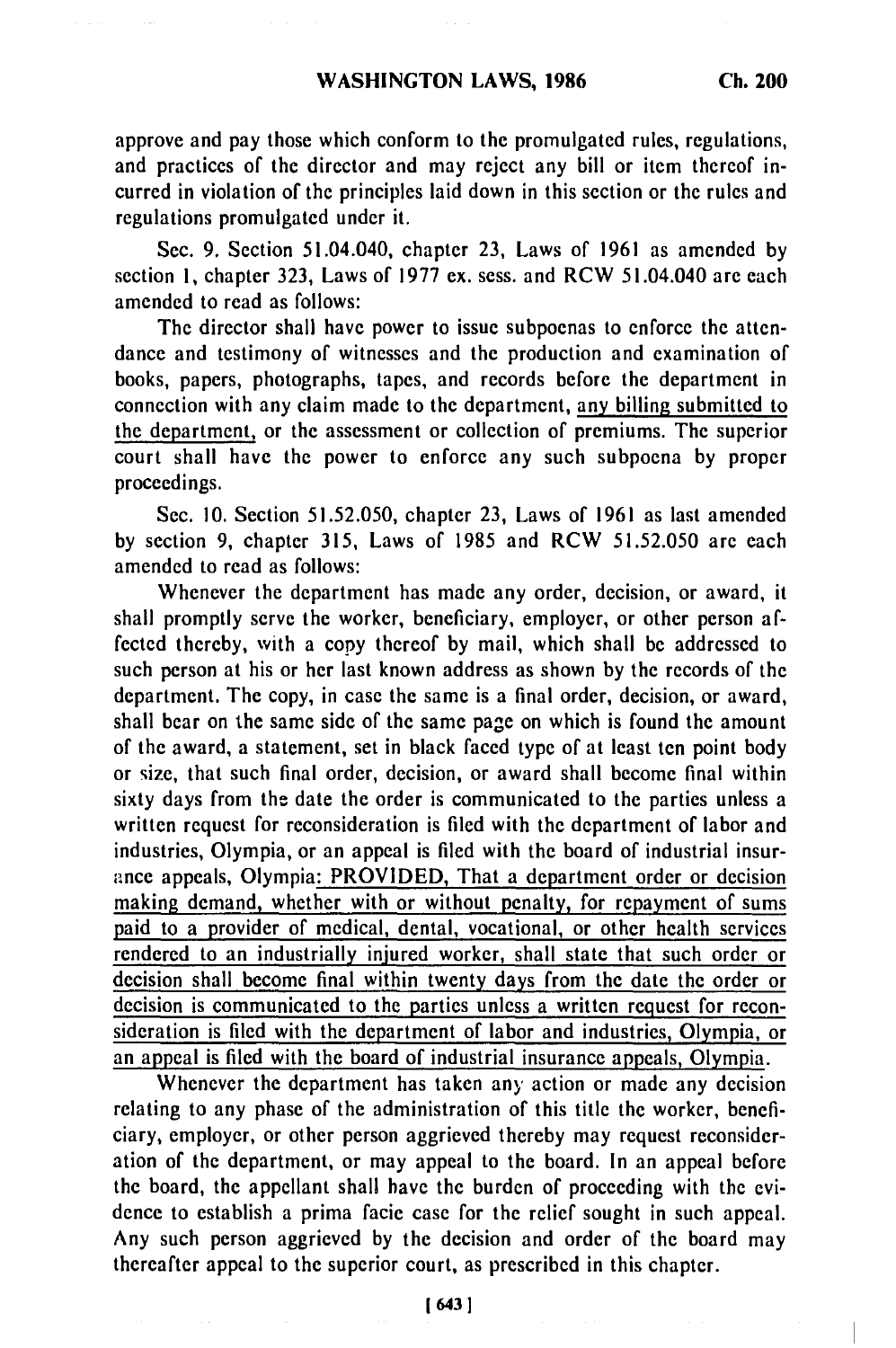Sec. II. Section 51.52.060, chapter 23, Laws of 1961 as last amended by section 76, chapter 350, Laws of 1977 ex. sess. and RCW 51.52.060 are each amended to read as follows:

Any worker, beneficiary, employer, or other person aggrieved by an order, decision, or award of the department must, before he or she appeals to the courts, file with the board and the director, by mail or personally, within sixty days from the day on which such copy of such order, decision, or award was communicated to such person, a notice of appeal to the board: PROVIDED, That a health services provider or other person aggrieved by a department order or decision making demand, whether with or without penalty, for repayment of sums paid to a provider of medical, dental, vocational, or other health services rendered to an industrially injured worker must, before he or she appeals to the courts, file with the board and the director, by mail or personally, within twenty days from the day on which such copy of such order or decision was communicated to the health services provider upon whom the department order or decision was served, a notice of appeal to the board. Within ten days of the date on which an appeal has been granted by the board, the board shall notify the other interested parties thereto of the receipt thereof and shall forward a copy of said notice of appeal to such other interested parties. Within twenty days of the receipt of such notice of the board, the worker or the employer may file with the board a cross-appeal from the order of the department from which the original appeal was taken: PROVIDED, That nothing contained in this section shall be deemed to change, alter or modify the practice or procedure of the department for the payment of awards pending appeal: AND PRO-VIDED, That failure to file notice of appeal with both the board and the department shall not be ground for denying the appeal if the notice of appeal is filed with either the board *ur* the department: AND PROVIDED, That, if within the time limited for filing a notice of appeal to the board from an order, decision, or award of the department, the department shall direct the submission of further evidence or the investigation of any further fact, the time for filing such notice of appeal shall not commence to run until such person shall have been advised in writing of the final decision of the department in the matter: PROVIDED, FURTHER, That in the event the department shall direct the submission of further evidence or the investigation of any further fact, as above provided, the department shall render a final order, decision, or award within ninety days from the date such further submission of evidence or investigation of further fact is ordered which time period may be extended by the department for good cause stated in writing to all interested parties for an additional ninety days: PROVIDED, FURTHER, That the department, either within the time limited for appeal, or within thirty days after receiving a notice of appeal, may modify, reverse or change any order, decision, or award, or may hold any such order, decision, or award in abeyance for a period of ninety days which time period